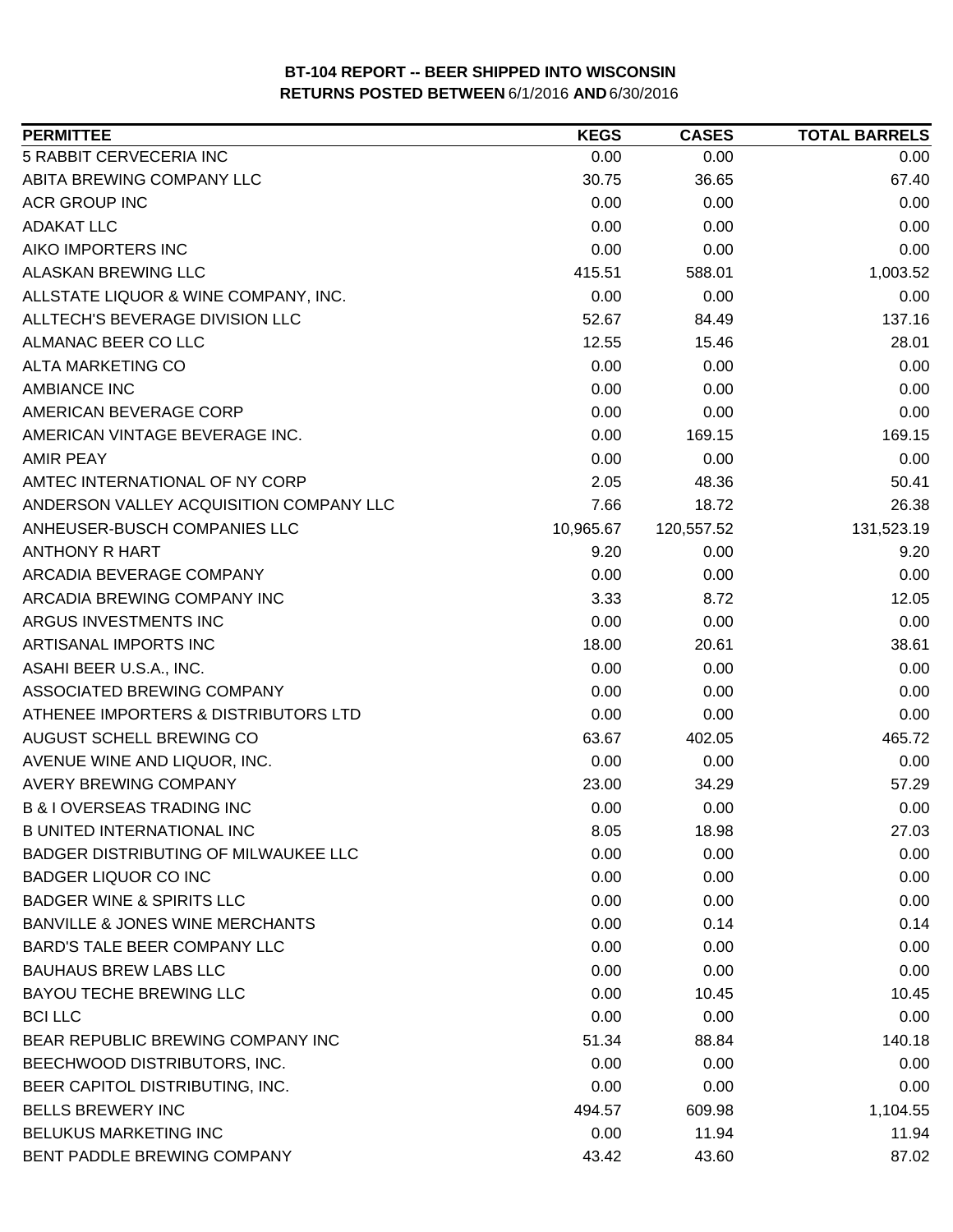| 0.00<br>0.00<br>0.00<br>0.00<br>0.00<br>0.00<br>0.00<br>0.00<br>0.00<br>57.19<br>18.00<br>39.19<br>0.00<br>0.00<br>0.00<br>0.00<br>0.00<br>0.00<br>367.24<br>92.04<br>275.20<br>0.00<br>0.23<br>0.23<br>1.25<br>52.85<br>54.10<br>4,424.58<br>477.67<br>3,946.91<br>25.33<br>29.46<br>54.79<br>0.00<br>10.68<br>10.68<br>0.00<br>0.00<br>0.00<br>0.00<br>0.00<br>0.00<br>0.00<br>0.00<br>0.00<br>14.00<br>63.15<br>77.15<br>8.20<br>24.59<br>32.79<br>0.00<br>347.78<br>347.78<br>0.00<br>7.74<br>7.74<br>0.00<br>0.00<br>0.00<br>193.60<br>714.30<br>907.90<br>0.00<br>0.00<br>0.00<br>0.00<br>0.00<br>0.00<br>0.00<br>8.47<br>8.47<br>0.00<br>0.65<br>0.65<br>0.00<br>0.00<br>0.00<br>0.00<br>0.00<br>0.00<br>7.89<br>24.86<br>16.97<br>0.00<br>0.00<br>0.00<br>0.00<br>0.00<br>0.00<br>0.00<br>0.00<br>0.00<br>0.00<br>0.00<br>0.00<br>0.00<br>0.00<br>0.00<br>0.00<br>0.00<br>0.00<br>0.00<br>0.00<br>0.00<br>11.83<br>18.29<br>30.12<br>0.00<br>0.00<br>0.00<br>15,733.03<br>0.00<br>15,733.03<br>0.00<br>0.00<br>0.00<br>0.00<br>0.00<br>0.00<br>0.00<br>3.52<br>3.52<br>0.00<br>0.00<br>0.00<br>0.00<br>0.00<br>0.00<br>811.02<br>476.43<br>1,287.45<br>0.00<br>0.00<br>0.00 | <b>PERMITTEE</b>                       | <b>KEGS</b> | <b>CASES</b> | <b>TOTAL BARRELS</b> |
|-------------------------------------------------------------------------------------------------------------------------------------------------------------------------------------------------------------------------------------------------------------------------------------------------------------------------------------------------------------------------------------------------------------------------------------------------------------------------------------------------------------------------------------------------------------------------------------------------------------------------------------------------------------------------------------------------------------------------------------------------------------------------------------------------------------------------------------------------------------------------------------------------------------------------------------------------------------------------------------------------------------------------------------------------------------------------------------------------------------------------------------------------------------------------------------|----------------------------------------|-------------|--------------|----------------------|
|                                                                                                                                                                                                                                                                                                                                                                                                                                                                                                                                                                                                                                                                                                                                                                                                                                                                                                                                                                                                                                                                                                                                                                                     | BENT RIVER BREWERY LLC                 |             |              |                      |
|                                                                                                                                                                                                                                                                                                                                                                                                                                                                                                                                                                                                                                                                                                                                                                                                                                                                                                                                                                                                                                                                                                                                                                                     | BETTER BRANDS DISTRIBUTING, INC.       |             |              |                      |
|                                                                                                                                                                                                                                                                                                                                                                                                                                                                                                                                                                                                                                                                                                                                                                                                                                                                                                                                                                                                                                                                                                                                                                                     | BIG CHICAGO BREWING COMPANY LLC        |             |              |                      |
|                                                                                                                                                                                                                                                                                                                                                                                                                                                                                                                                                                                                                                                                                                                                                                                                                                                                                                                                                                                                                                                                                                                                                                                     | <b>BIG SKY BREWING CO</b>              |             |              |                      |
|                                                                                                                                                                                                                                                                                                                                                                                                                                                                                                                                                                                                                                                                                                                                                                                                                                                                                                                                                                                                                                                                                                                                                                                     | <b>BIG WOOD BREWERY LLC</b>            |             |              |                      |
|                                                                                                                                                                                                                                                                                                                                                                                                                                                                                                                                                                                                                                                                                                                                                                                                                                                                                                                                                                                                                                                                                                                                                                                     | BILL'S DISTRIBUTING, LTD.              |             |              |                      |
|                                                                                                                                                                                                                                                                                                                                                                                                                                                                                                                                                                                                                                                                                                                                                                                                                                                                                                                                                                                                                                                                                                                                                                                     | <b>BINDING BRAUEREI USA INC</b>        |             |              |                      |
|                                                                                                                                                                                                                                                                                                                                                                                                                                                                                                                                                                                                                                                                                                                                                                                                                                                                                                                                                                                                                                                                                                                                                                                     | <b>BLACK LIST BEER LLC</b>             |             |              |                      |
|                                                                                                                                                                                                                                                                                                                                                                                                                                                                                                                                                                                                                                                                                                                                                                                                                                                                                                                                                                                                                                                                                                                                                                                     | <b>BLACKROCKS BREWERY LLC</b>          |             |              |                      |
|                                                                                                                                                                                                                                                                                                                                                                                                                                                                                                                                                                                                                                                                                                                                                                                                                                                                                                                                                                                                                                                                                                                                                                                     | <b>BOSTON BEER CORPORATION</b>         |             |              |                      |
|                                                                                                                                                                                                                                                                                                                                                                                                                                                                                                                                                                                                                                                                                                                                                                                                                                                                                                                                                                                                                                                                                                                                                                                     | <b>BOULDER BEER INC</b>                |             |              |                      |
|                                                                                                                                                                                                                                                                                                                                                                                                                                                                                                                                                                                                                                                                                                                                                                                                                                                                                                                                                                                                                                                                                                                                                                                     | BRAU BROTHERS BREWING COMPANY, LLC     |             |              |                      |
|                                                                                                                                                                                                                                                                                                                                                                                                                                                                                                                                                                                                                                                                                                                                                                                                                                                                                                                                                                                                                                                                                                                                                                                     | BREAKTHRU BEVERAGE GROUP LLC           |             |              |                      |
|                                                                                                                                                                                                                                                                                                                                                                                                                                                                                                                                                                                                                                                                                                                                                                                                                                                                                                                                                                                                                                                                                                                                                                                     | BREAKTHRU BEVERAGE GROUP LLC           |             |              |                      |
|                                                                                                                                                                                                                                                                                                                                                                                                                                                                                                                                                                                                                                                                                                                                                                                                                                                                                                                                                                                                                                                                                                                                                                                     | BREAKTHRU BEVERAGE WISCONSIN NORTH LLC |             |              |                      |
|                                                                                                                                                                                                                                                                                                                                                                                                                                                                                                                                                                                                                                                                                                                                                                                                                                                                                                                                                                                                                                                                                                                                                                                     | BRECKENRIDGE BREWERY LLC               |             |              |                      |
|                                                                                                                                                                                                                                                                                                                                                                                                                                                                                                                                                                                                                                                                                                                                                                                                                                                                                                                                                                                                                                                                                                                                                                                     | <b>BRIAN EWING</b>                     |             |              |                      |
|                                                                                                                                                                                                                                                                                                                                                                                                                                                                                                                                                                                                                                                                                                                                                                                                                                                                                                                                                                                                                                                                                                                                                                                     | <b>BROWN-FORMAN CORPORATION</b>        |             |              |                      |
|                                                                                                                                                                                                                                                                                                                                                                                                                                                                                                                                                                                                                                                                                                                                                                                                                                                                                                                                                                                                                                                                                                                                                                                     | <b>BURNING BROTHERS BREWING LLC</b>    |             |              |                      |
|                                                                                                                                                                                                                                                                                                                                                                                                                                                                                                                                                                                                                                                                                                                                                                                                                                                                                                                                                                                                                                                                                                                                                                                     | C.J.W., INC.                           |             |              |                      |
|                                                                                                                                                                                                                                                                                                                                                                                                                                                                                                                                                                                                                                                                                                                                                                                                                                                                                                                                                                                                                                                                                                                                                                                     | CANAL STREET BREWING CO LLC            |             |              |                      |
|                                                                                                                                                                                                                                                                                                                                                                                                                                                                                                                                                                                                                                                                                                                                                                                                                                                                                                                                                                                                                                                                                                                                                                                     | CAPITOL-HUSTING COMPANY, INC.          |             |              |                      |
|                                                                                                                                                                                                                                                                                                                                                                                                                                                                                                                                                                                                                                                                                                                                                                                                                                                                                                                                                                                                                                                                                                                                                                                     | <b>CAROLE MINOGUE</b>                  |             |              |                      |
|                                                                                                                                                                                                                                                                                                                                                                                                                                                                                                                                                                                                                                                                                                                                                                                                                                                                                                                                                                                                                                                                                                                                                                                     | CARRIAGE HOUSE IMPORTS, LTD.           |             |              |                      |
|                                                                                                                                                                                                                                                                                                                                                                                                                                                                                                                                                                                                                                                                                                                                                                                                                                                                                                                                                                                                                                                                                                                                                                                     | CASTLE DANGER BREWING CO LLC           |             |              |                      |
|                                                                                                                                                                                                                                                                                                                                                                                                                                                                                                                                                                                                                                                                                                                                                                                                                                                                                                                                                                                                                                                                                                                                                                                     | CENTRAL BEER DISTRIBUTORS, INC.        |             |              |                      |
|                                                                                                                                                                                                                                                                                                                                                                                                                                                                                                                                                                                                                                                                                                                                                                                                                                                                                                                                                                                                                                                                                                                                                                                     | CENTRAL BEER IMPORT & EXPORT INC       |             |              |                      |
|                                                                                                                                                                                                                                                                                                                                                                                                                                                                                                                                                                                                                                                                                                                                                                                                                                                                                                                                                                                                                                                                                                                                                                                     | <b>CHAS A BERNICK INC</b>              |             |              |                      |
|                                                                                                                                                                                                                                                                                                                                                                                                                                                                                                                                                                                                                                                                                                                                                                                                                                                                                                                                                                                                                                                                                                                                                                                     | <b>CHATHAM IMPORTS INC</b>             |             |              |                      |
|                                                                                                                                                                                                                                                                                                                                                                                                                                                                                                                                                                                                                                                                                                                                                                                                                                                                                                                                                                                                                                                                                                                                                                                     | <b>CHICAGO BREW WERKS INC</b>          |             |              |                      |
|                                                                                                                                                                                                                                                                                                                                                                                                                                                                                                                                                                                                                                                                                                                                                                                                                                                                                                                                                                                                                                                                                                                                                                                     | <b>CHRISTIAN P SCHAEFER</b>            |             |              |                      |
|                                                                                                                                                                                                                                                                                                                                                                                                                                                                                                                                                                                                                                                                                                                                                                                                                                                                                                                                                                                                                                                                                                                                                                                     | <b>CISCO BREWERS INC</b>               |             |              |                      |
|                                                                                                                                                                                                                                                                                                                                                                                                                                                                                                                                                                                                                                                                                                                                                                                                                                                                                                                                                                                                                                                                                                                                                                                     | <b>CLASSIC BREWING COMPANY</b>         |             |              |                      |
|                                                                                                                                                                                                                                                                                                                                                                                                                                                                                                                                                                                                                                                                                                                                                                                                                                                                                                                                                                                                                                                                                                                                                                                     | <b>COLD SPRING BREWING COMPANY</b>     |             |              |                      |
|                                                                                                                                                                                                                                                                                                                                                                                                                                                                                                                                                                                                                                                                                                                                                                                                                                                                                                                                                                                                                                                                                                                                                                                     | <b>COMEBACK BREWING INC</b>            |             |              |                      |
|                                                                                                                                                                                                                                                                                                                                                                                                                                                                                                                                                                                                                                                                                                                                                                                                                                                                                                                                                                                                                                                                                                                                                                                     | CORONADO BREWING COMPANY INC           |             |              |                      |
|                                                                                                                                                                                                                                                                                                                                                                                                                                                                                                                                                                                                                                                                                                                                                                                                                                                                                                                                                                                                                                                                                                                                                                                     | CRAFT BREW ALLIANCE INC                |             |              |                      |
|                                                                                                                                                                                                                                                                                                                                                                                                                                                                                                                                                                                                                                                                                                                                                                                                                                                                                                                                                                                                                                                                                                                                                                                     | <b>CROWN IMPORTS LLC</b>               |             |              |                      |
|                                                                                                                                                                                                                                                                                                                                                                                                                                                                                                                                                                                                                                                                                                                                                                                                                                                                                                                                                                                                                                                                                                                                                                                     | D&V INTERNATIONAL INC                  |             |              |                      |
|                                                                                                                                                                                                                                                                                                                                                                                                                                                                                                                                                                                                                                                                                                                                                                                                                                                                                                                                                                                                                                                                                                                                                                                     | DAILY CELLARS LLC                      |             |              |                      |
|                                                                                                                                                                                                                                                                                                                                                                                                                                                                                                                                                                                                                                                                                                                                                                                                                                                                                                                                                                                                                                                                                                                                                                                     | <b>DANNY RAKOVIC</b>                   |             |              |                      |
|                                                                                                                                                                                                                                                                                                                                                                                                                                                                                                                                                                                                                                                                                                                                                                                                                                                                                                                                                                                                                                                                                                                                                                                     | DEAN DISTRIBUTING, INC.                |             |              |                      |
|                                                                                                                                                                                                                                                                                                                                                                                                                                                                                                                                                                                                                                                                                                                                                                                                                                                                                                                                                                                                                                                                                                                                                                                     | DEAN DISTRIBUTING, INC.                |             |              |                      |
|                                                                                                                                                                                                                                                                                                                                                                                                                                                                                                                                                                                                                                                                                                                                                                                                                                                                                                                                                                                                                                                                                                                                                                                     | DESCHUTES BREWERY INC                  |             |              |                      |
|                                                                                                                                                                                                                                                                                                                                                                                                                                                                                                                                                                                                                                                                                                                                                                                                                                                                                                                                                                                                                                                                                                                                                                                     | DESTIHL HOLDINGS LLC                   |             |              |                      |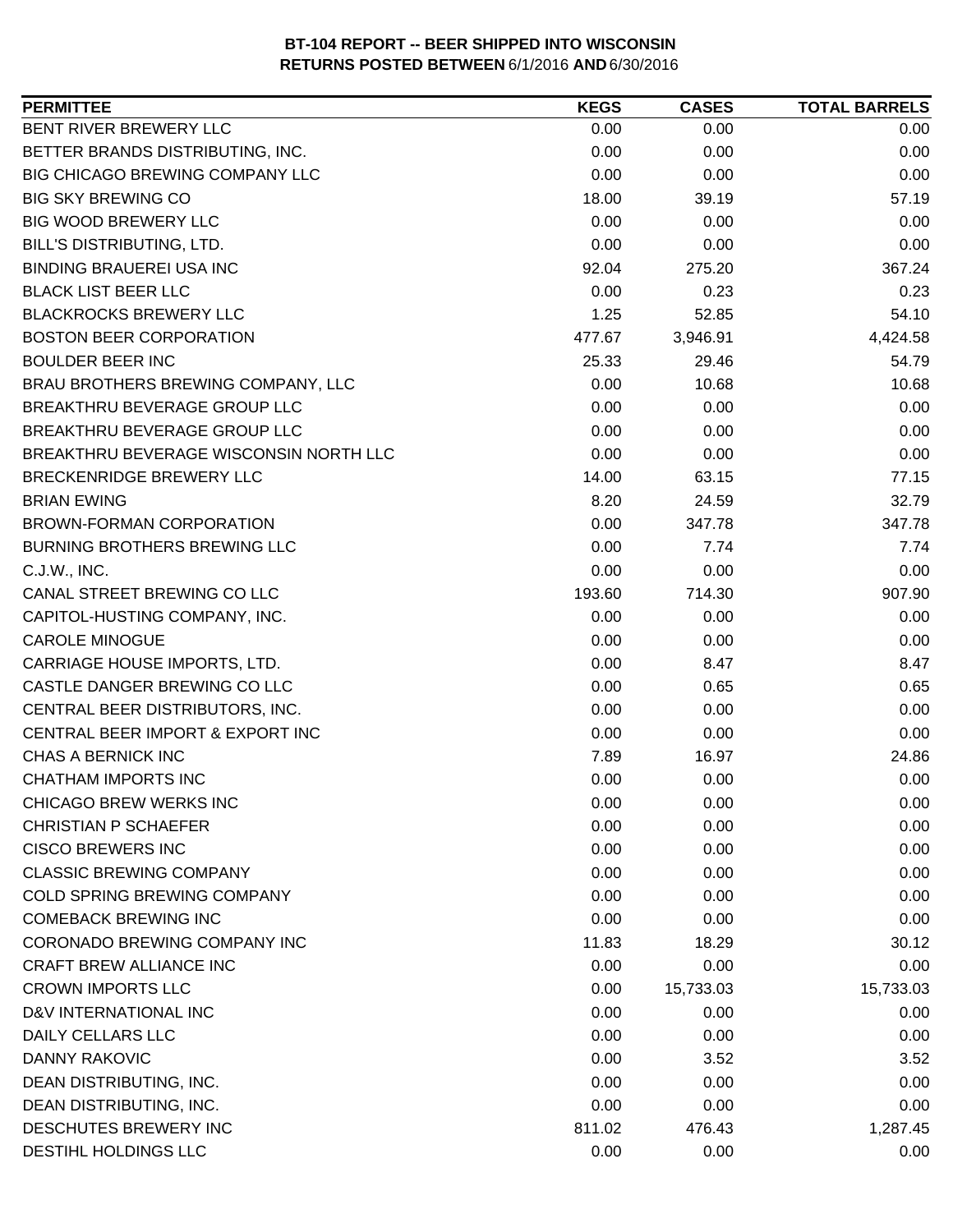| DETROIT RIVERTOWN BREWING LLC<br>4.00<br>15.68<br>19.68<br>DIAGEO - GUINNESS USA INC.<br>605.07<br>2,702.00<br>3,307.07<br>DISCOUNT LIQUOR, INC.<br>0.00<br>0.00<br>0.00<br>DOANE DISTRIBUTING, INC.<br>0.00<br>0.00<br>0.00<br>DOGFISH HEAD CRAFT BREWERY LLC<br>301.42<br>87.17<br>214.25<br>0.00<br>0.00<br><b>DOYNA LTD</b><br>0.00<br>DUVEL MOORTGAT USA LTD<br>15.82<br>43.40<br>59.22<br>E & J GALLO WINERY<br>0.00<br>177.98<br>177.98<br>0.00<br>0.00<br>0.00<br>EINSTOK BEER COMPANY LP<br>0.00<br>0.00<br>0.00<br>EL DORADO BEVERAGE CO<br>0.00<br>4.69<br>4.69<br>EPIC BREWING COMPANY LLC<br>49.49<br>14.75<br>34.74<br>0.00<br>0.00<br>0.00<br>FABIANO BROTHERS - WISCONSIN LLC<br>0.00<br>0.00<br>0.00<br>FEDERATION OF BEER INC<br>0.00<br>0.00<br>0.00<br>0.00<br>0.00<br>0.00<br>0.00<br>0.00<br>0.00<br>0.00<br>0.00<br>0.00<br>5.00<br>62.48<br>57.48<br>0.00<br>0.00<br>0.00<br>0.00<br>0.00<br>0.00<br>FRANK BEER DISTRIBUTORS, INC.<br>0.00<br>0.00<br>0.00<br>FRANK LIQUOR COMPANY, INC.<br>0.00<br>0.00<br>0.00<br>FRANK LIQUORS OF LA CROSSE, INC.<br>0.00<br>0.00<br>0.00<br>0.00<br>0.00<br>FRANKENMUTH BREWING COMPANY<br>0.00<br>0.00<br>2.14<br>2.14<br>0.00<br>0.00<br>0.00<br>0.00<br>0.00<br>0.00<br><b>GARY'S CORPORATION OF OAK CREEK</b><br>0.00<br>0.00<br>0.00<br>GB SALES MILWAUKEE, INC.<br>0.00<br>0.00<br>0.00<br>GELOSO BEVERAGE GROUP LLC<br>0.00<br>0.00<br>0.00<br><b>GENERAL BEER DISTRIBUTORS CO.</b><br>0.00<br>0.00<br>0.00<br>GENERAL BEER-NORTHEAST INC<br>0.00<br>0.00<br>0.00<br><b>GENERAL BEER-NORTHEAST INC</b><br>0.00<br>0.00<br>0.00<br>0.00<br>0.00<br>0.00<br>GENERAL BEER-NORTHWEST, INC.<br>0.00<br>0.00<br>0.00<br>GENERAL BEVERAGE SALES CO- OSHKOSH<br>0.00<br>0.00<br>0.00<br>GENERAL BEVERAGE SALES CO.<br>0.00<br>0.00<br>0.00<br>0.00<br>0.00<br>0.00<br><b>GFBC INC</b><br>11.17<br>25.58<br>36.75<br><b>GLOBAL VILLAGE IMPORTS LLC</b><br>0.00<br>0.00<br>0.00<br><b>GMB PARTNERS LLC</b><br>0.00<br>0.00<br>0.00<br>0.00<br>0.00<br>0.00<br>H C FOODS CO LTD<br>0.00<br>0.00<br>0.00 | <b>PERMITTEE</b>                             | <b>KEGS</b> | <b>CASES</b> | <b>TOTAL BARRELS</b> |
|-----------------------------------------------------------------------------------------------------------------------------------------------------------------------------------------------------------------------------------------------------------------------------------------------------------------------------------------------------------------------------------------------------------------------------------------------------------------------------------------------------------------------------------------------------------------------------------------------------------------------------------------------------------------------------------------------------------------------------------------------------------------------------------------------------------------------------------------------------------------------------------------------------------------------------------------------------------------------------------------------------------------------------------------------------------------------------------------------------------------------------------------------------------------------------------------------------------------------------------------------------------------------------------------------------------------------------------------------------------------------------------------------------------------------------------------------------------------------------------------------------------------------------------------------------------------------------------------------------------------------------------------------------------------------------------------------------------------------------------------------------------------------------------------------------------------------------------------------------------------------------------------------------------------------------------------------------------------------------------------------------------------------------------------------------------------|----------------------------------------------|-------------|--------------|----------------------|
|                                                                                                                                                                                                                                                                                                                                                                                                                                                                                                                                                                                                                                                                                                                                                                                                                                                                                                                                                                                                                                                                                                                                                                                                                                                                                                                                                                                                                                                                                                                                                                                                                                                                                                                                                                                                                                                                                                                                                                                                                                                                 |                                              |             |              |                      |
|                                                                                                                                                                                                                                                                                                                                                                                                                                                                                                                                                                                                                                                                                                                                                                                                                                                                                                                                                                                                                                                                                                                                                                                                                                                                                                                                                                                                                                                                                                                                                                                                                                                                                                                                                                                                                                                                                                                                                                                                                                                                 |                                              |             |              |                      |
|                                                                                                                                                                                                                                                                                                                                                                                                                                                                                                                                                                                                                                                                                                                                                                                                                                                                                                                                                                                                                                                                                                                                                                                                                                                                                                                                                                                                                                                                                                                                                                                                                                                                                                                                                                                                                                                                                                                                                                                                                                                                 |                                              |             |              |                      |
|                                                                                                                                                                                                                                                                                                                                                                                                                                                                                                                                                                                                                                                                                                                                                                                                                                                                                                                                                                                                                                                                                                                                                                                                                                                                                                                                                                                                                                                                                                                                                                                                                                                                                                                                                                                                                                                                                                                                                                                                                                                                 |                                              |             |              |                      |
|                                                                                                                                                                                                                                                                                                                                                                                                                                                                                                                                                                                                                                                                                                                                                                                                                                                                                                                                                                                                                                                                                                                                                                                                                                                                                                                                                                                                                                                                                                                                                                                                                                                                                                                                                                                                                                                                                                                                                                                                                                                                 |                                              |             |              |                      |
|                                                                                                                                                                                                                                                                                                                                                                                                                                                                                                                                                                                                                                                                                                                                                                                                                                                                                                                                                                                                                                                                                                                                                                                                                                                                                                                                                                                                                                                                                                                                                                                                                                                                                                                                                                                                                                                                                                                                                                                                                                                                 |                                              |             |              |                      |
|                                                                                                                                                                                                                                                                                                                                                                                                                                                                                                                                                                                                                                                                                                                                                                                                                                                                                                                                                                                                                                                                                                                                                                                                                                                                                                                                                                                                                                                                                                                                                                                                                                                                                                                                                                                                                                                                                                                                                                                                                                                                 |                                              |             |              |                      |
|                                                                                                                                                                                                                                                                                                                                                                                                                                                                                                                                                                                                                                                                                                                                                                                                                                                                                                                                                                                                                                                                                                                                                                                                                                                                                                                                                                                                                                                                                                                                                                                                                                                                                                                                                                                                                                                                                                                                                                                                                                                                 |                                              |             |              |                      |
|                                                                                                                                                                                                                                                                                                                                                                                                                                                                                                                                                                                                                                                                                                                                                                                                                                                                                                                                                                                                                                                                                                                                                                                                                                                                                                                                                                                                                                                                                                                                                                                                                                                                                                                                                                                                                                                                                                                                                                                                                                                                 | <b>EASTERN LIQUORS USA INC</b>               |             |              |                      |
|                                                                                                                                                                                                                                                                                                                                                                                                                                                                                                                                                                                                                                                                                                                                                                                                                                                                                                                                                                                                                                                                                                                                                                                                                                                                                                                                                                                                                                                                                                                                                                                                                                                                                                                                                                                                                                                                                                                                                                                                                                                                 |                                              |             |              |                      |
|                                                                                                                                                                                                                                                                                                                                                                                                                                                                                                                                                                                                                                                                                                                                                                                                                                                                                                                                                                                                                                                                                                                                                                                                                                                                                                                                                                                                                                                                                                                                                                                                                                                                                                                                                                                                                                                                                                                                                                                                                                                                 |                                              |             |              |                      |
|                                                                                                                                                                                                                                                                                                                                                                                                                                                                                                                                                                                                                                                                                                                                                                                                                                                                                                                                                                                                                                                                                                                                                                                                                                                                                                                                                                                                                                                                                                                                                                                                                                                                                                                                                                                                                                                                                                                                                                                                                                                                 |                                              |             |              |                      |
|                                                                                                                                                                                                                                                                                                                                                                                                                                                                                                                                                                                                                                                                                                                                                                                                                                                                                                                                                                                                                                                                                                                                                                                                                                                                                                                                                                                                                                                                                                                                                                                                                                                                                                                                                                                                                                                                                                                                                                                                                                                                 | EPIC BREWING COMPANY LLC                     |             |              |                      |
|                                                                                                                                                                                                                                                                                                                                                                                                                                                                                                                                                                                                                                                                                                                                                                                                                                                                                                                                                                                                                                                                                                                                                                                                                                                                                                                                                                                                                                                                                                                                                                                                                                                                                                                                                                                                                                                                                                                                                                                                                                                                 |                                              |             |              |                      |
|                                                                                                                                                                                                                                                                                                                                                                                                                                                                                                                                                                                                                                                                                                                                                                                                                                                                                                                                                                                                                                                                                                                                                                                                                                                                                                                                                                                                                                                                                                                                                                                                                                                                                                                                                                                                                                                                                                                                                                                                                                                                 |                                              |             |              |                      |
|                                                                                                                                                                                                                                                                                                                                                                                                                                                                                                                                                                                                                                                                                                                                                                                                                                                                                                                                                                                                                                                                                                                                                                                                                                                                                                                                                                                                                                                                                                                                                                                                                                                                                                                                                                                                                                                                                                                                                                                                                                                                 | FINCH'S BEER COMPANY LLC                     |             |              |                      |
|                                                                                                                                                                                                                                                                                                                                                                                                                                                                                                                                                                                                                                                                                                                                                                                                                                                                                                                                                                                                                                                                                                                                                                                                                                                                                                                                                                                                                                                                                                                                                                                                                                                                                                                                                                                                                                                                                                                                                                                                                                                                 | FLANIGAN DISTRIBUTING OF DOOR COUNTY, INC.   |             |              |                      |
|                                                                                                                                                                                                                                                                                                                                                                                                                                                                                                                                                                                                                                                                                                                                                                                                                                                                                                                                                                                                                                                                                                                                                                                                                                                                                                                                                                                                                                                                                                                                                                                                                                                                                                                                                                                                                                                                                                                                                                                                                                                                 | FLAT EARTH HOLDINGS LLC                      |             |              |                      |
|                                                                                                                                                                                                                                                                                                                                                                                                                                                                                                                                                                                                                                                                                                                                                                                                                                                                                                                                                                                                                                                                                                                                                                                                                                                                                                                                                                                                                                                                                                                                                                                                                                                                                                                                                                                                                                                                                                                                                                                                                                                                 | FLYING DOG BREWERY LLLP                      |             |              |                      |
|                                                                                                                                                                                                                                                                                                                                                                                                                                                                                                                                                                                                                                                                                                                                                                                                                                                                                                                                                                                                                                                                                                                                                                                                                                                                                                                                                                                                                                                                                                                                                                                                                                                                                                                                                                                                                                                                                                                                                                                                                                                                 | FOUR SEASONS BEER DISTRIBUTORS INC           |             |              |                      |
|                                                                                                                                                                                                                                                                                                                                                                                                                                                                                                                                                                                                                                                                                                                                                                                                                                                                                                                                                                                                                                                                                                                                                                                                                                                                                                                                                                                                                                                                                                                                                                                                                                                                                                                                                                                                                                                                                                                                                                                                                                                                 |                                              |             |              |                      |
|                                                                                                                                                                                                                                                                                                                                                                                                                                                                                                                                                                                                                                                                                                                                                                                                                                                                                                                                                                                                                                                                                                                                                                                                                                                                                                                                                                                                                                                                                                                                                                                                                                                                                                                                                                                                                                                                                                                                                                                                                                                                 | FRANK BEER SOUTH LLC                         |             |              |                      |
|                                                                                                                                                                                                                                                                                                                                                                                                                                                                                                                                                                                                                                                                                                                                                                                                                                                                                                                                                                                                                                                                                                                                                                                                                                                                                                                                                                                                                                                                                                                                                                                                                                                                                                                                                                                                                                                                                                                                                                                                                                                                 |                                              |             |              |                      |
|                                                                                                                                                                                                                                                                                                                                                                                                                                                                                                                                                                                                                                                                                                                                                                                                                                                                                                                                                                                                                                                                                                                                                                                                                                                                                                                                                                                                                                                                                                                                                                                                                                                                                                                                                                                                                                                                                                                                                                                                                                                                 |                                              |             |              |                      |
|                                                                                                                                                                                                                                                                                                                                                                                                                                                                                                                                                                                                                                                                                                                                                                                                                                                                                                                                                                                                                                                                                                                                                                                                                                                                                                                                                                                                                                                                                                                                                                                                                                                                                                                                                                                                                                                                                                                                                                                                                                                                 |                                              |             |              |                      |
|                                                                                                                                                                                                                                                                                                                                                                                                                                                                                                                                                                                                                                                                                                                                                                                                                                                                                                                                                                                                                                                                                                                                                                                                                                                                                                                                                                                                                                                                                                                                                                                                                                                                                                                                                                                                                                                                                                                                                                                                                                                                 | <b>FRED R KARM JR</b>                        |             |              |                      |
|                                                                                                                                                                                                                                                                                                                                                                                                                                                                                                                                                                                                                                                                                                                                                                                                                                                                                                                                                                                                                                                                                                                                                                                                                                                                                                                                                                                                                                                                                                                                                                                                                                                                                                                                                                                                                                                                                                                                                                                                                                                                 | FULTON STREET BREWERY LLC                    |             |              |                      |
|                                                                                                                                                                                                                                                                                                                                                                                                                                                                                                                                                                                                                                                                                                                                                                                                                                                                                                                                                                                                                                                                                                                                                                                                                                                                                                                                                                                                                                                                                                                                                                                                                                                                                                                                                                                                                                                                                                                                                                                                                                                                 | <b>G K SKAGGS INC</b>                        |             |              |                      |
|                                                                                                                                                                                                                                                                                                                                                                                                                                                                                                                                                                                                                                                                                                                                                                                                                                                                                                                                                                                                                                                                                                                                                                                                                                                                                                                                                                                                                                                                                                                                                                                                                                                                                                                                                                                                                                                                                                                                                                                                                                                                 |                                              |             |              |                      |
|                                                                                                                                                                                                                                                                                                                                                                                                                                                                                                                                                                                                                                                                                                                                                                                                                                                                                                                                                                                                                                                                                                                                                                                                                                                                                                                                                                                                                                                                                                                                                                                                                                                                                                                                                                                                                                                                                                                                                                                                                                                                 |                                              |             |              |                      |
|                                                                                                                                                                                                                                                                                                                                                                                                                                                                                                                                                                                                                                                                                                                                                                                                                                                                                                                                                                                                                                                                                                                                                                                                                                                                                                                                                                                                                                                                                                                                                                                                                                                                                                                                                                                                                                                                                                                                                                                                                                                                 |                                              |             |              |                      |
|                                                                                                                                                                                                                                                                                                                                                                                                                                                                                                                                                                                                                                                                                                                                                                                                                                                                                                                                                                                                                                                                                                                                                                                                                                                                                                                                                                                                                                                                                                                                                                                                                                                                                                                                                                                                                                                                                                                                                                                                                                                                 |                                              |             |              |                      |
|                                                                                                                                                                                                                                                                                                                                                                                                                                                                                                                                                                                                                                                                                                                                                                                                                                                                                                                                                                                                                                                                                                                                                                                                                                                                                                                                                                                                                                                                                                                                                                                                                                                                                                                                                                                                                                                                                                                                                                                                                                                                 |                                              |             |              |                      |
|                                                                                                                                                                                                                                                                                                                                                                                                                                                                                                                                                                                                                                                                                                                                                                                                                                                                                                                                                                                                                                                                                                                                                                                                                                                                                                                                                                                                                                                                                                                                                                                                                                                                                                                                                                                                                                                                                                                                                                                                                                                                 |                                              |             |              |                      |
|                                                                                                                                                                                                                                                                                                                                                                                                                                                                                                                                                                                                                                                                                                                                                                                                                                                                                                                                                                                                                                                                                                                                                                                                                                                                                                                                                                                                                                                                                                                                                                                                                                                                                                                                                                                                                                                                                                                                                                                                                                                                 | GENERAL BEER-NORTHWEST, INC.                 |             |              |                      |
|                                                                                                                                                                                                                                                                                                                                                                                                                                                                                                                                                                                                                                                                                                                                                                                                                                                                                                                                                                                                                                                                                                                                                                                                                                                                                                                                                                                                                                                                                                                                                                                                                                                                                                                                                                                                                                                                                                                                                                                                                                                                 |                                              |             |              |                      |
|                                                                                                                                                                                                                                                                                                                                                                                                                                                                                                                                                                                                                                                                                                                                                                                                                                                                                                                                                                                                                                                                                                                                                                                                                                                                                                                                                                                                                                                                                                                                                                                                                                                                                                                                                                                                                                                                                                                                                                                                                                                                 |                                              |             |              |                      |
|                                                                                                                                                                                                                                                                                                                                                                                                                                                                                                                                                                                                                                                                                                                                                                                                                                                                                                                                                                                                                                                                                                                                                                                                                                                                                                                                                                                                                                                                                                                                                                                                                                                                                                                                                                                                                                                                                                                                                                                                                                                                 |                                              |             |              |                      |
|                                                                                                                                                                                                                                                                                                                                                                                                                                                                                                                                                                                                                                                                                                                                                                                                                                                                                                                                                                                                                                                                                                                                                                                                                                                                                                                                                                                                                                                                                                                                                                                                                                                                                                                                                                                                                                                                                                                                                                                                                                                                 | <b>GENERAL BEVERAGE SALES CO.- MILWAUKEE</b> |             |              |                      |
|                                                                                                                                                                                                                                                                                                                                                                                                                                                                                                                                                                                                                                                                                                                                                                                                                                                                                                                                                                                                                                                                                                                                                                                                                                                                                                                                                                                                                                                                                                                                                                                                                                                                                                                                                                                                                                                                                                                                                                                                                                                                 |                                              |             |              |                      |
|                                                                                                                                                                                                                                                                                                                                                                                                                                                                                                                                                                                                                                                                                                                                                                                                                                                                                                                                                                                                                                                                                                                                                                                                                                                                                                                                                                                                                                                                                                                                                                                                                                                                                                                                                                                                                                                                                                                                                                                                                                                                 |                                              |             |              |                      |
|                                                                                                                                                                                                                                                                                                                                                                                                                                                                                                                                                                                                                                                                                                                                                                                                                                                                                                                                                                                                                                                                                                                                                                                                                                                                                                                                                                                                                                                                                                                                                                                                                                                                                                                                                                                                                                                                                                                                                                                                                                                                 |                                              |             |              |                      |
|                                                                                                                                                                                                                                                                                                                                                                                                                                                                                                                                                                                                                                                                                                                                                                                                                                                                                                                                                                                                                                                                                                                                                                                                                                                                                                                                                                                                                                                                                                                                                                                                                                                                                                                                                                                                                                                                                                                                                                                                                                                                 | <b>GREGORY S HARDMAN</b>                     |             |              |                      |
|                                                                                                                                                                                                                                                                                                                                                                                                                                                                                                                                                                                                                                                                                                                                                                                                                                                                                                                                                                                                                                                                                                                                                                                                                                                                                                                                                                                                                                                                                                                                                                                                                                                                                                                                                                                                                                                                                                                                                                                                                                                                 |                                              |             |              |                      |
|                                                                                                                                                                                                                                                                                                                                                                                                                                                                                                                                                                                                                                                                                                                                                                                                                                                                                                                                                                                                                                                                                                                                                                                                                                                                                                                                                                                                                                                                                                                                                                                                                                                                                                                                                                                                                                                                                                                                                                                                                                                                 | <b>HALES ALES LTD</b>                        | 0.00        | 0.00         | 0.00                 |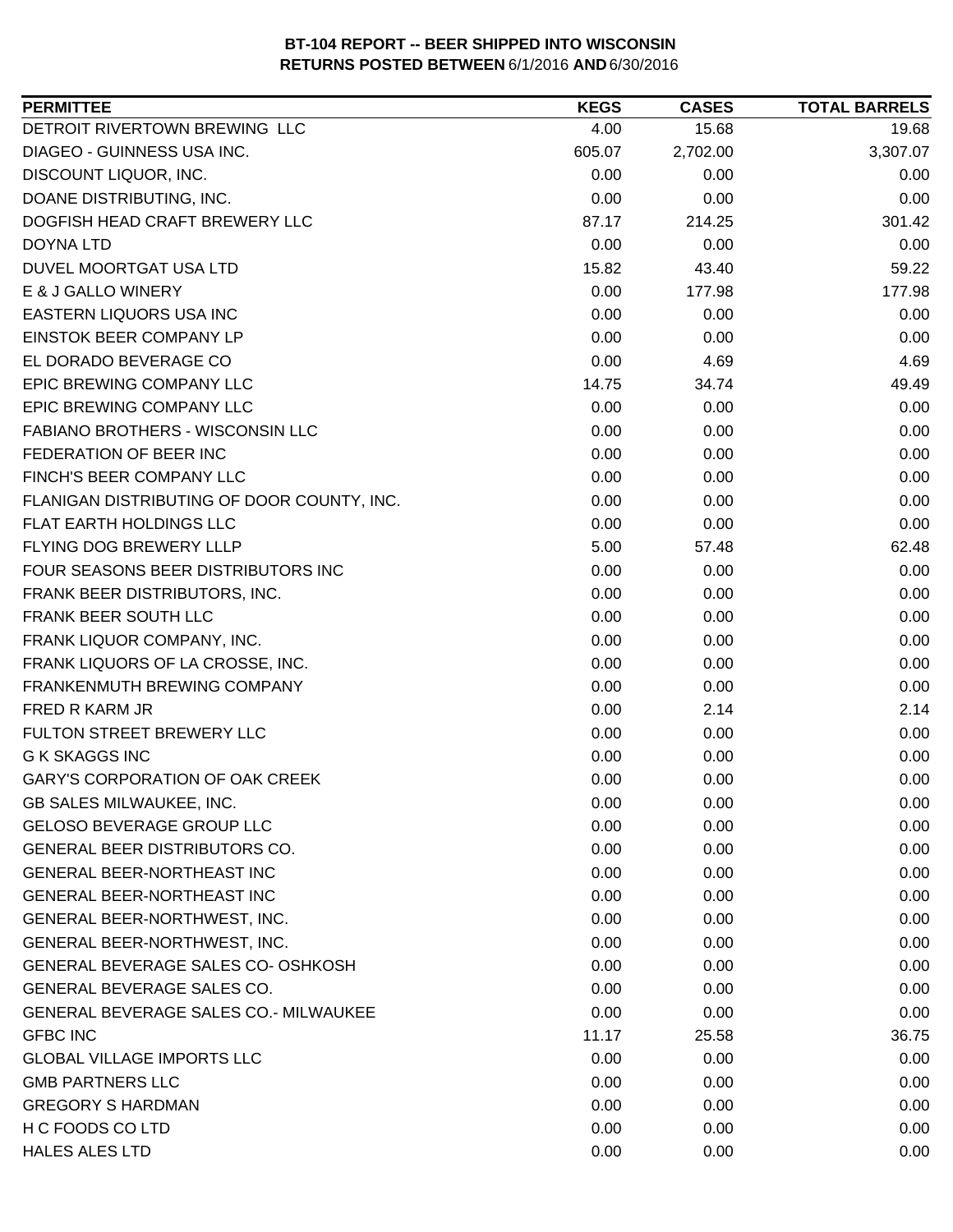| HARDYWOOD PARK CRAFT BREWERY LLC<br>0.66<br>0.00<br>0.66<br>HARVEST MOON BREWING LLP<br>0.00<br>0.00<br>0.00<br>HEINEKEN USA INCORPORATED<br>198.97<br>3,635.09<br>3,834.06<br>HENDRICKS BEVERAGE, INC.<br>0.00<br>0.00<br>0.00<br>HIGH COUNTRY BREWERY INC<br>0.00<br>0.00<br>0.00<br>HOME BREW MART INC<br>328.96<br>103.52<br>225.44<br><b>ILLYRIAN IMPORT INC</b><br>0.00<br>0.00<br>0.00<br><b>INDEED BREWING COMPANY LLC</b><br>0.50<br>0.80<br>1.30<br><b>INDIAN PEAKS BREWING COMPANY</b><br>97.98<br>105.46<br>203.44<br>INDIAN RIVER BEVERAGE CORPORATION<br>0.00<br>0.00<br>0.00<br>0.00<br>IRL, INCORPORATED<br>0.00<br>0.00<br>0.00<br><b>IRON HORSE BEVERAGE LLC</b><br>0.00<br>0.00<br><b>JAW PROPERTIES LLC</b><br>0.00<br>0.00<br>0.00<br><b>JDZ INC</b><br>0.00<br>0.00<br>0.00<br><b>JOHN J COLLETTI</b><br>0.00<br>0.00<br>0.00<br>JOHNSON BROTHERS OF WISCONSIN INC<br>0.00<br>0.00<br>0.00<br>JOM WINE & SPIRITS INC<br>0.00<br>4.44<br>4.44<br>JOSEPH JAMES BREWING CO INC<br>0.00<br>0.00<br>0.00<br><b>KAREN HOLTON</b><br>0.00<br>0.00<br>0.00<br>0.00<br>KAY BEER DISTRIBUTING, INC.<br>0.00<br>0.00<br>KEWEENAW BREWING CO LLC<br>52.25<br>102.32<br>50.07<br>KOJIMA & INTERNATIONAL ASSOCIATES INC<br>0.00<br>0.00<br>0.00<br>KOOCHENVAGNERS BREWING COMPANY<br>101.96<br>34.00<br>67.96<br><b>KROMBACHER USA LLC</b><br>0.00<br>0.00<br>0.00<br>KYSELA PERE ET FILS LTD<br>0.00<br>0.00<br>0.00<br>LA CROSSE BEVERAGE LLC<br>0.00<br>0.00<br>0.00<br><b>LABATT USA OPERATING CO LLC</b><br>0.00<br>2,524.42<br>2,524.42<br><b>LAGUNITAS BREWING CO</b><br>595.18<br>921.43<br>326.25<br>LAKE SUPERIOR BREWING CO LLC<br>2.33<br>6.89<br>9.22<br>LARRY'S DISTRIBUTING CO., INC.<br>0.00<br>0.00<br>0.00<br>0.00<br>0.00<br>0.00<br>0.00<br>0.00<br>0.00<br>0.00<br>0.00<br>0.00<br>0.00<br>0.00<br>0.00<br>0.00<br>0.00<br>0.00<br>6.36<br>5.69<br>0.67<br>LIFT BRIDGE BREWING TECHNOLOGIES LLC<br>9.67<br>19.55<br>29.22<br>LOUIS GLUNZ BEER INC<br>16.19<br>106.43<br>122.62<br>0.00<br>0.00<br>0.00<br>MAD RIVER BREWING COMPANY INC<br>0.00<br>0.00<br>0.00<br>0.00<br>0.00<br>0.00<br>MANNEKEN-BRUSSEL IMPORTS INC<br>12.05<br>15.40<br>3.35<br>0.00<br>455.88<br>455.88<br>MASSACHUSETTS BEVERAGE ALLIANCE LLC<br>0.00<br>0.00<br>0.00<br>MATT BREWING CO INC<br>0.00<br>0.00<br>0.00 | <b>PERMITTEE</b>               | <b>KEGS</b> | <b>CASES</b> | <b>TOTAL BARRELS</b> |
|--------------------------------------------------------------------------------------------------------------------------------------------------------------------------------------------------------------------------------------------------------------------------------------------------------------------------------------------------------------------------------------------------------------------------------------------------------------------------------------------------------------------------------------------------------------------------------------------------------------------------------------------------------------------------------------------------------------------------------------------------------------------------------------------------------------------------------------------------------------------------------------------------------------------------------------------------------------------------------------------------------------------------------------------------------------------------------------------------------------------------------------------------------------------------------------------------------------------------------------------------------------------------------------------------------------------------------------------------------------------------------------------------------------------------------------------------------------------------------------------------------------------------------------------------------------------------------------------------------------------------------------------------------------------------------------------------------------------------------------------------------------------------------------------------------------------------------------------------------------------------------------------------------------------------------------------------------------------------------------------------------------------------------------------------------------------------------------------------------------------------------------------------------------------------------------------------------------------------------------------------------------------------------------------------------------------------|--------------------------------|-------------|--------------|----------------------|
|                                                                                                                                                                                                                                                                                                                                                                                                                                                                                                                                                                                                                                                                                                                                                                                                                                                                                                                                                                                                                                                                                                                                                                                                                                                                                                                                                                                                                                                                                                                                                                                                                                                                                                                                                                                                                                                                                                                                                                                                                                                                                                                                                                                                                                                                                                                          |                                |             |              |                      |
|                                                                                                                                                                                                                                                                                                                                                                                                                                                                                                                                                                                                                                                                                                                                                                                                                                                                                                                                                                                                                                                                                                                                                                                                                                                                                                                                                                                                                                                                                                                                                                                                                                                                                                                                                                                                                                                                                                                                                                                                                                                                                                                                                                                                                                                                                                                          |                                |             |              |                      |
|                                                                                                                                                                                                                                                                                                                                                                                                                                                                                                                                                                                                                                                                                                                                                                                                                                                                                                                                                                                                                                                                                                                                                                                                                                                                                                                                                                                                                                                                                                                                                                                                                                                                                                                                                                                                                                                                                                                                                                                                                                                                                                                                                                                                                                                                                                                          |                                |             |              |                      |
|                                                                                                                                                                                                                                                                                                                                                                                                                                                                                                                                                                                                                                                                                                                                                                                                                                                                                                                                                                                                                                                                                                                                                                                                                                                                                                                                                                                                                                                                                                                                                                                                                                                                                                                                                                                                                                                                                                                                                                                                                                                                                                                                                                                                                                                                                                                          |                                |             |              |                      |
|                                                                                                                                                                                                                                                                                                                                                                                                                                                                                                                                                                                                                                                                                                                                                                                                                                                                                                                                                                                                                                                                                                                                                                                                                                                                                                                                                                                                                                                                                                                                                                                                                                                                                                                                                                                                                                                                                                                                                                                                                                                                                                                                                                                                                                                                                                                          |                                |             |              |                      |
|                                                                                                                                                                                                                                                                                                                                                                                                                                                                                                                                                                                                                                                                                                                                                                                                                                                                                                                                                                                                                                                                                                                                                                                                                                                                                                                                                                                                                                                                                                                                                                                                                                                                                                                                                                                                                                                                                                                                                                                                                                                                                                                                                                                                                                                                                                                          |                                |             |              |                      |
|                                                                                                                                                                                                                                                                                                                                                                                                                                                                                                                                                                                                                                                                                                                                                                                                                                                                                                                                                                                                                                                                                                                                                                                                                                                                                                                                                                                                                                                                                                                                                                                                                                                                                                                                                                                                                                                                                                                                                                                                                                                                                                                                                                                                                                                                                                                          |                                |             |              |                      |
|                                                                                                                                                                                                                                                                                                                                                                                                                                                                                                                                                                                                                                                                                                                                                                                                                                                                                                                                                                                                                                                                                                                                                                                                                                                                                                                                                                                                                                                                                                                                                                                                                                                                                                                                                                                                                                                                                                                                                                                                                                                                                                                                                                                                                                                                                                                          |                                |             |              |                      |
|                                                                                                                                                                                                                                                                                                                                                                                                                                                                                                                                                                                                                                                                                                                                                                                                                                                                                                                                                                                                                                                                                                                                                                                                                                                                                                                                                                                                                                                                                                                                                                                                                                                                                                                                                                                                                                                                                                                                                                                                                                                                                                                                                                                                                                                                                                                          |                                |             |              |                      |
|                                                                                                                                                                                                                                                                                                                                                                                                                                                                                                                                                                                                                                                                                                                                                                                                                                                                                                                                                                                                                                                                                                                                                                                                                                                                                                                                                                                                                                                                                                                                                                                                                                                                                                                                                                                                                                                                                                                                                                                                                                                                                                                                                                                                                                                                                                                          |                                |             |              |                      |
|                                                                                                                                                                                                                                                                                                                                                                                                                                                                                                                                                                                                                                                                                                                                                                                                                                                                                                                                                                                                                                                                                                                                                                                                                                                                                                                                                                                                                                                                                                                                                                                                                                                                                                                                                                                                                                                                                                                                                                                                                                                                                                                                                                                                                                                                                                                          |                                |             |              |                      |
|                                                                                                                                                                                                                                                                                                                                                                                                                                                                                                                                                                                                                                                                                                                                                                                                                                                                                                                                                                                                                                                                                                                                                                                                                                                                                                                                                                                                                                                                                                                                                                                                                                                                                                                                                                                                                                                                                                                                                                                                                                                                                                                                                                                                                                                                                                                          |                                |             |              |                      |
|                                                                                                                                                                                                                                                                                                                                                                                                                                                                                                                                                                                                                                                                                                                                                                                                                                                                                                                                                                                                                                                                                                                                                                                                                                                                                                                                                                                                                                                                                                                                                                                                                                                                                                                                                                                                                                                                                                                                                                                                                                                                                                                                                                                                                                                                                                                          |                                |             |              |                      |
|                                                                                                                                                                                                                                                                                                                                                                                                                                                                                                                                                                                                                                                                                                                                                                                                                                                                                                                                                                                                                                                                                                                                                                                                                                                                                                                                                                                                                                                                                                                                                                                                                                                                                                                                                                                                                                                                                                                                                                                                                                                                                                                                                                                                                                                                                                                          |                                |             |              |                      |
|                                                                                                                                                                                                                                                                                                                                                                                                                                                                                                                                                                                                                                                                                                                                                                                                                                                                                                                                                                                                                                                                                                                                                                                                                                                                                                                                                                                                                                                                                                                                                                                                                                                                                                                                                                                                                                                                                                                                                                                                                                                                                                                                                                                                                                                                                                                          |                                |             |              |                      |
|                                                                                                                                                                                                                                                                                                                                                                                                                                                                                                                                                                                                                                                                                                                                                                                                                                                                                                                                                                                                                                                                                                                                                                                                                                                                                                                                                                                                                                                                                                                                                                                                                                                                                                                                                                                                                                                                                                                                                                                                                                                                                                                                                                                                                                                                                                                          |                                |             |              |                      |
|                                                                                                                                                                                                                                                                                                                                                                                                                                                                                                                                                                                                                                                                                                                                                                                                                                                                                                                                                                                                                                                                                                                                                                                                                                                                                                                                                                                                                                                                                                                                                                                                                                                                                                                                                                                                                                                                                                                                                                                                                                                                                                                                                                                                                                                                                                                          |                                |             |              |                      |
|                                                                                                                                                                                                                                                                                                                                                                                                                                                                                                                                                                                                                                                                                                                                                                                                                                                                                                                                                                                                                                                                                                                                                                                                                                                                                                                                                                                                                                                                                                                                                                                                                                                                                                                                                                                                                                                                                                                                                                                                                                                                                                                                                                                                                                                                                                                          |                                |             |              |                      |
|                                                                                                                                                                                                                                                                                                                                                                                                                                                                                                                                                                                                                                                                                                                                                                                                                                                                                                                                                                                                                                                                                                                                                                                                                                                                                                                                                                                                                                                                                                                                                                                                                                                                                                                                                                                                                                                                                                                                                                                                                                                                                                                                                                                                                                                                                                                          |                                |             |              |                      |
|                                                                                                                                                                                                                                                                                                                                                                                                                                                                                                                                                                                                                                                                                                                                                                                                                                                                                                                                                                                                                                                                                                                                                                                                                                                                                                                                                                                                                                                                                                                                                                                                                                                                                                                                                                                                                                                                                                                                                                                                                                                                                                                                                                                                                                                                                                                          |                                |             |              |                      |
|                                                                                                                                                                                                                                                                                                                                                                                                                                                                                                                                                                                                                                                                                                                                                                                                                                                                                                                                                                                                                                                                                                                                                                                                                                                                                                                                                                                                                                                                                                                                                                                                                                                                                                                                                                                                                                                                                                                                                                                                                                                                                                                                                                                                                                                                                                                          |                                |             |              |                      |
|                                                                                                                                                                                                                                                                                                                                                                                                                                                                                                                                                                                                                                                                                                                                                                                                                                                                                                                                                                                                                                                                                                                                                                                                                                                                                                                                                                                                                                                                                                                                                                                                                                                                                                                                                                                                                                                                                                                                                                                                                                                                                                                                                                                                                                                                                                                          |                                |             |              |                      |
|                                                                                                                                                                                                                                                                                                                                                                                                                                                                                                                                                                                                                                                                                                                                                                                                                                                                                                                                                                                                                                                                                                                                                                                                                                                                                                                                                                                                                                                                                                                                                                                                                                                                                                                                                                                                                                                                                                                                                                                                                                                                                                                                                                                                                                                                                                                          |                                |             |              |                      |
|                                                                                                                                                                                                                                                                                                                                                                                                                                                                                                                                                                                                                                                                                                                                                                                                                                                                                                                                                                                                                                                                                                                                                                                                                                                                                                                                                                                                                                                                                                                                                                                                                                                                                                                                                                                                                                                                                                                                                                                                                                                                                                                                                                                                                                                                                                                          |                                |             |              |                      |
|                                                                                                                                                                                                                                                                                                                                                                                                                                                                                                                                                                                                                                                                                                                                                                                                                                                                                                                                                                                                                                                                                                                                                                                                                                                                                                                                                                                                                                                                                                                                                                                                                                                                                                                                                                                                                                                                                                                                                                                                                                                                                                                                                                                                                                                                                                                          |                                |             |              |                      |
|                                                                                                                                                                                                                                                                                                                                                                                                                                                                                                                                                                                                                                                                                                                                                                                                                                                                                                                                                                                                                                                                                                                                                                                                                                                                                                                                                                                                                                                                                                                                                                                                                                                                                                                                                                                                                                                                                                                                                                                                                                                                                                                                                                                                                                                                                                                          |                                |             |              |                      |
|                                                                                                                                                                                                                                                                                                                                                                                                                                                                                                                                                                                                                                                                                                                                                                                                                                                                                                                                                                                                                                                                                                                                                                                                                                                                                                                                                                                                                                                                                                                                                                                                                                                                                                                                                                                                                                                                                                                                                                                                                                                                                                                                                                                                                                                                                                                          |                                |             |              |                      |
|                                                                                                                                                                                                                                                                                                                                                                                                                                                                                                                                                                                                                                                                                                                                                                                                                                                                                                                                                                                                                                                                                                                                                                                                                                                                                                                                                                                                                                                                                                                                                                                                                                                                                                                                                                                                                                                                                                                                                                                                                                                                                                                                                                                                                                                                                                                          |                                |             |              |                      |
|                                                                                                                                                                                                                                                                                                                                                                                                                                                                                                                                                                                                                                                                                                                                                                                                                                                                                                                                                                                                                                                                                                                                                                                                                                                                                                                                                                                                                                                                                                                                                                                                                                                                                                                                                                                                                                                                                                                                                                                                                                                                                                                                                                                                                                                                                                                          |                                |             |              |                      |
|                                                                                                                                                                                                                                                                                                                                                                                                                                                                                                                                                                                                                                                                                                                                                                                                                                                                                                                                                                                                                                                                                                                                                                                                                                                                                                                                                                                                                                                                                                                                                                                                                                                                                                                                                                                                                                                                                                                                                                                                                                                                                                                                                                                                                                                                                                                          |                                |             |              |                      |
|                                                                                                                                                                                                                                                                                                                                                                                                                                                                                                                                                                                                                                                                                                                                                                                                                                                                                                                                                                                                                                                                                                                                                                                                                                                                                                                                                                                                                                                                                                                                                                                                                                                                                                                                                                                                                                                                                                                                                                                                                                                                                                                                                                                                                                                                                                                          | LEAMON MERCANTILE CO. CORP     |             |              |                      |
|                                                                                                                                                                                                                                                                                                                                                                                                                                                                                                                                                                                                                                                                                                                                                                                                                                                                                                                                                                                                                                                                                                                                                                                                                                                                                                                                                                                                                                                                                                                                                                                                                                                                                                                                                                                                                                                                                                                                                                                                                                                                                                                                                                                                                                                                                                                          | LEE BEVERAGE OF WISCONSIN LLC  |             |              |                      |
|                                                                                                                                                                                                                                                                                                                                                                                                                                                                                                                                                                                                                                                                                                                                                                                                                                                                                                                                                                                                                                                                                                                                                                                                                                                                                                                                                                                                                                                                                                                                                                                                                                                                                                                                                                                                                                                                                                                                                                                                                                                                                                                                                                                                                                                                                                                          | LEE BEVERAGE OF WISCONSIN LLC  |             |              |                      |
|                                                                                                                                                                                                                                                                                                                                                                                                                                                                                                                                                                                                                                                                                                                                                                                                                                                                                                                                                                                                                                                                                                                                                                                                                                                                                                                                                                                                                                                                                                                                                                                                                                                                                                                                                                                                                                                                                                                                                                                                                                                                                                                                                                                                                                                                                                                          | LEE BEVERAGE OF WISCONSIN LLC  |             |              |                      |
|                                                                                                                                                                                                                                                                                                                                                                                                                                                                                                                                                                                                                                                                                                                                                                                                                                                                                                                                                                                                                                                                                                                                                                                                                                                                                                                                                                                                                                                                                                                                                                                                                                                                                                                                                                                                                                                                                                                                                                                                                                                                                                                                                                                                                                                                                                                          | LEFT COAST BREWING CO          |             |              |                      |
|                                                                                                                                                                                                                                                                                                                                                                                                                                                                                                                                                                                                                                                                                                                                                                                                                                                                                                                                                                                                                                                                                                                                                                                                                                                                                                                                                                                                                                                                                                                                                                                                                                                                                                                                                                                                                                                                                                                                                                                                                                                                                                                                                                                                                                                                                                                          | <b>LENA BEVERAGE COMPANY</b>   |             |              |                      |
|                                                                                                                                                                                                                                                                                                                                                                                                                                                                                                                                                                                                                                                                                                                                                                                                                                                                                                                                                                                                                                                                                                                                                                                                                                                                                                                                                                                                                                                                                                                                                                                                                                                                                                                                                                                                                                                                                                                                                                                                                                                                                                                                                                                                                                                                                                                          |                                |             |              |                      |
|                                                                                                                                                                                                                                                                                                                                                                                                                                                                                                                                                                                                                                                                                                                                                                                                                                                                                                                                                                                                                                                                                                                                                                                                                                                                                                                                                                                                                                                                                                                                                                                                                                                                                                                                                                                                                                                                                                                                                                                                                                                                                                                                                                                                                                                                                                                          |                                |             |              |                      |
|                                                                                                                                                                                                                                                                                                                                                                                                                                                                                                                                                                                                                                                                                                                                                                                                                                                                                                                                                                                                                                                                                                                                                                                                                                                                                                                                                                                                                                                                                                                                                                                                                                                                                                                                                                                                                                                                                                                                                                                                                                                                                                                                                                                                                                                                                                                          | <b>LUCID BREWING LLC</b>       |             |              |                      |
|                                                                                                                                                                                                                                                                                                                                                                                                                                                                                                                                                                                                                                                                                                                                                                                                                                                                                                                                                                                                                                                                                                                                                                                                                                                                                                                                                                                                                                                                                                                                                                                                                                                                                                                                                                                                                                                                                                                                                                                                                                                                                                                                                                                                                                                                                                                          |                                |             |              |                      |
|                                                                                                                                                                                                                                                                                                                                                                                                                                                                                                                                                                                                                                                                                                                                                                                                                                                                                                                                                                                                                                                                                                                                                                                                                                                                                                                                                                                                                                                                                                                                                                                                                                                                                                                                                                                                                                                                                                                                                                                                                                                                                                                                                                                                                                                                                                                          | <b>MANKATO BREWERY LLC</b>     |             |              |                      |
|                                                                                                                                                                                                                                                                                                                                                                                                                                                                                                                                                                                                                                                                                                                                                                                                                                                                                                                                                                                                                                                                                                                                                                                                                                                                                                                                                                                                                                                                                                                                                                                                                                                                                                                                                                                                                                                                                                                                                                                                                                                                                                                                                                                                                                                                                                                          |                                |             |              |                      |
|                                                                                                                                                                                                                                                                                                                                                                                                                                                                                                                                                                                                                                                                                                                                                                                                                                                                                                                                                                                                                                                                                                                                                                                                                                                                                                                                                                                                                                                                                                                                                                                                                                                                                                                                                                                                                                                                                                                                                                                                                                                                                                                                                                                                                                                                                                                          | <b>MARK ANTHONY BRANDS INC</b> |             |              |                      |
|                                                                                                                                                                                                                                                                                                                                                                                                                                                                                                                                                                                                                                                                                                                                                                                                                                                                                                                                                                                                                                                                                                                                                                                                                                                                                                                                                                                                                                                                                                                                                                                                                                                                                                                                                                                                                                                                                                                                                                                                                                                                                                                                                                                                                                                                                                                          |                                |             |              |                      |
|                                                                                                                                                                                                                                                                                                                                                                                                                                                                                                                                                                                                                                                                                                                                                                                                                                                                                                                                                                                                                                                                                                                                                                                                                                                                                                                                                                                                                                                                                                                                                                                                                                                                                                                                                                                                                                                                                                                                                                                                                                                                                                                                                                                                                                                                                                                          |                                |             |              |                      |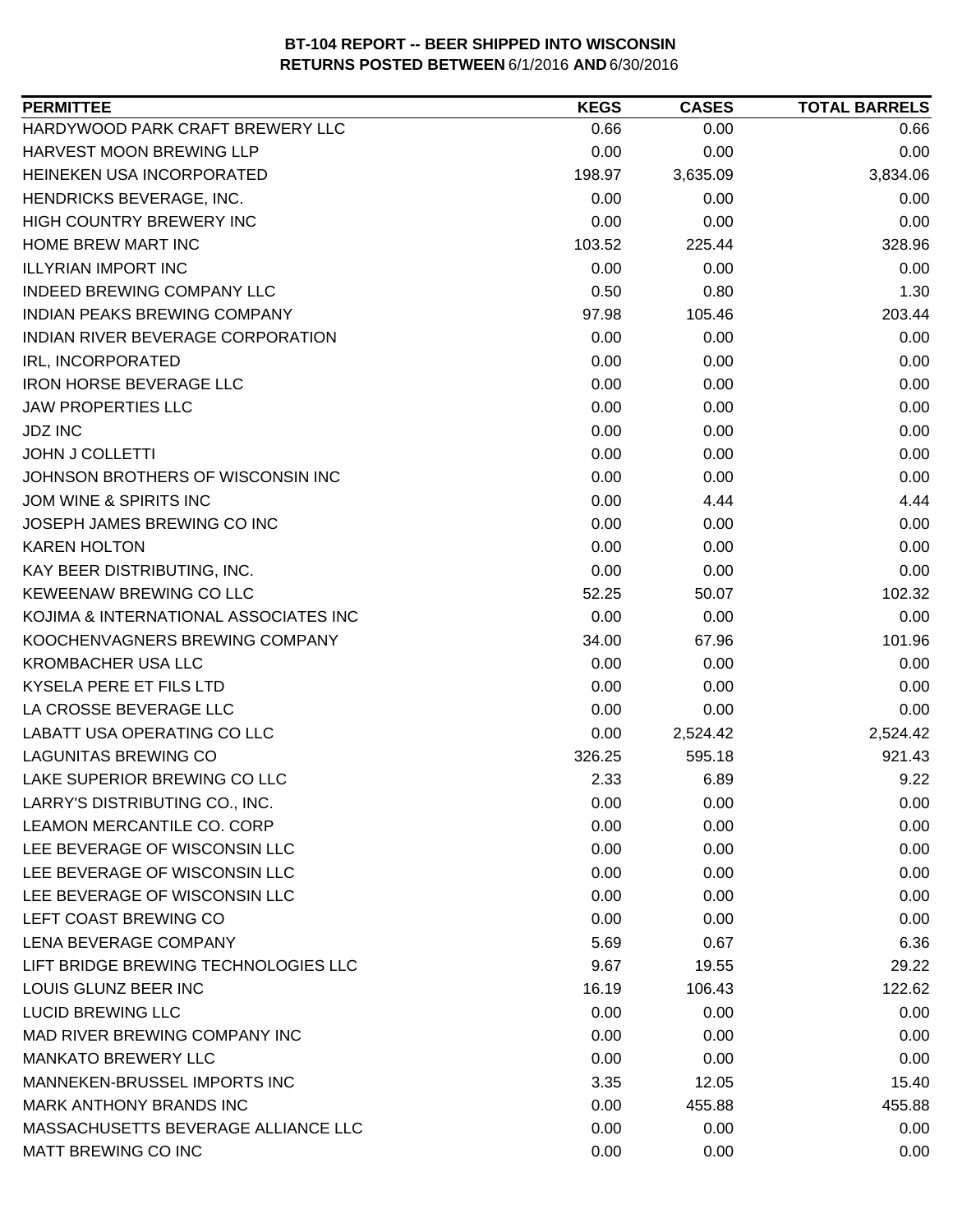| <b>PERMITTEE</b>                     | <b>KEGS</b> | <b>CASES</b> | <b>TOTAL BARRELS</b> |
|--------------------------------------|-------------|--------------|----------------------|
| MERCHANT DU VIN CORPORATION          | 18.06       | 34.85        | 52.91                |
| METROPOLITAN BREWING LLC             | 10.17       | 7.85         | 18.02                |
| <b>MHW LTD</b>                       | 6.21        | 6.70         | 12.91                |
| MICHAEL G ANSAY                      | 0.00        | 0.00         | 0.00                 |
| MICHAUD DISTRIBUTING INC             | 0.00        | 0.00         | 0.00                 |
| MID-WISCONSIN BEVERAGE, INC.         | 0.00        | 0.00         | 0.00                 |
| MILLERCOORS LLC                      | 742.51      | 16,187.63    | 16,930.14            |
| MILLERCOORS LLC                      | 2,335.18    | 30,924.92    | 33,260.10            |
| MILLSTREAM INVESTMENTS INC           | 0.00        | 20.33        | 20.33                |
| MOR-DALL ENTERPRISES INC.            | 10.71       | 60.10        | 70.81                |
| MOTHER LODE BREWING LLC              | 0.00        | 0.00         | 0.00                 |
| MOUNTAINEER HOLDINGS LLC             | 0.00        | 0.00         | 0.00                 |
| MOYLANS BREWING CO LTD               | 0.00        | 0.00         | 0.00                 |
| MUTUAL WHOLESALE LIQUOR INC          | 0.00        | 0.00         | 0.00                 |
| NDC SYSTEMS LP                       | 35.92       | 0.00         | 35.92                |
| NEBRASKA BREWING CO INC              | 4.50        | 13.91        | 18.41                |
| NEEDHAM DISTRIBUTING CO., INC.       | 0.00        | 0.00         | 0.00                 |
| NEW BELGIUM BREWING COMPANY INC      | 508.01      | 1,779.03     | 2,287.04             |
| NEW HOLLAND BREWING CO LLC           | 21.52       | 92.51        | 114.03               |
| NEW YORK MUTUAL TRADING CO INC       | 0.00        | 0.00         | 0.00                 |
| NOELKE DISTRIBUTORS, INC.            | 0.00        | 0.00         | 0.00                 |
| NORTH COAST BREWING CO INC           | 34.17       | 21.18        | 55.35                |
| NORTHWEST BEVERAGES, INC.            | 0.00        | 0.00         | 0.00                 |
| NOUVEAU VENTURES LLC                 | 0.00        | 0.00         | 0.00                 |
| OFF-KILTER BREWING INC               | 0.50        | 0.41         | 0.91                 |
| ONION PUB & BREWERY INC              | 0.00        | 0.00         | 0.00                 |
| OREGON BREWING COMPANY INC           | 11.07       | 30.71        | 41.78                |
| OTT SCHWEITZER DISTRIBUTORSHIP, INC. | 0.00        | 0.00         | 0.00                 |
| PABST BREWING COMPANY                | 1,583.51    | 0.00         | 1,583.51             |
| PAMPA BEVERAGES LLC                  | 0.00        | 0.00         | 0.00                 |
| PARADOX BEER COMPANY INC             | 0.00        | 0.00         | 0.00                 |
| PARK RIDGE DISTRIBUTING, INC.        | 0.00        | 0.00         | 0.00                 |
| PATERNO IMPORTS LTD                  | 0.00        | 0.00         | 0.00                 |
| PAULANER USA LLC                     | 368.14      | 354.64       | 722.78               |
| PEHLER DISTRIBUTING, INC.            | 0.00        | 0.00         | 0.00                 |
| PERENNIAL PARTNERS LLC               | 0.00        | 0.00         | 0.00                 |
| PHIL KNUTSEN                         | 0.00        | 0.00         | 0.00                 |
| PHILLIPS WINE COMPANY                | 0.00        | 0.00         | 0.00                 |
| PROST BREWING COMPANY LLC            | 12.00       | 5.23         | 17.23                |
| RANGE BEVERAGE, INCORPORATED         | 0.00        | 0.00         | 0.00                 |
| RATAS WHOLESALE LIQUOR COMPANY       | 0.00        | 0.00         | 0.00                 |
| <b>RAVEN BRANDS INC</b>              | 0.00        | 0.00         | 0.00                 |
| <b>REINHARD PUCHERT</b>              | 0.00        | 0.00         | 0.00                 |
| RELETA BREWING COMPANY LLC           | 0.00        | 11.23        | 11.23                |
| RENEGADE BREWING COMPANY LLC         | 4.00        | 13.78        | 17.78                |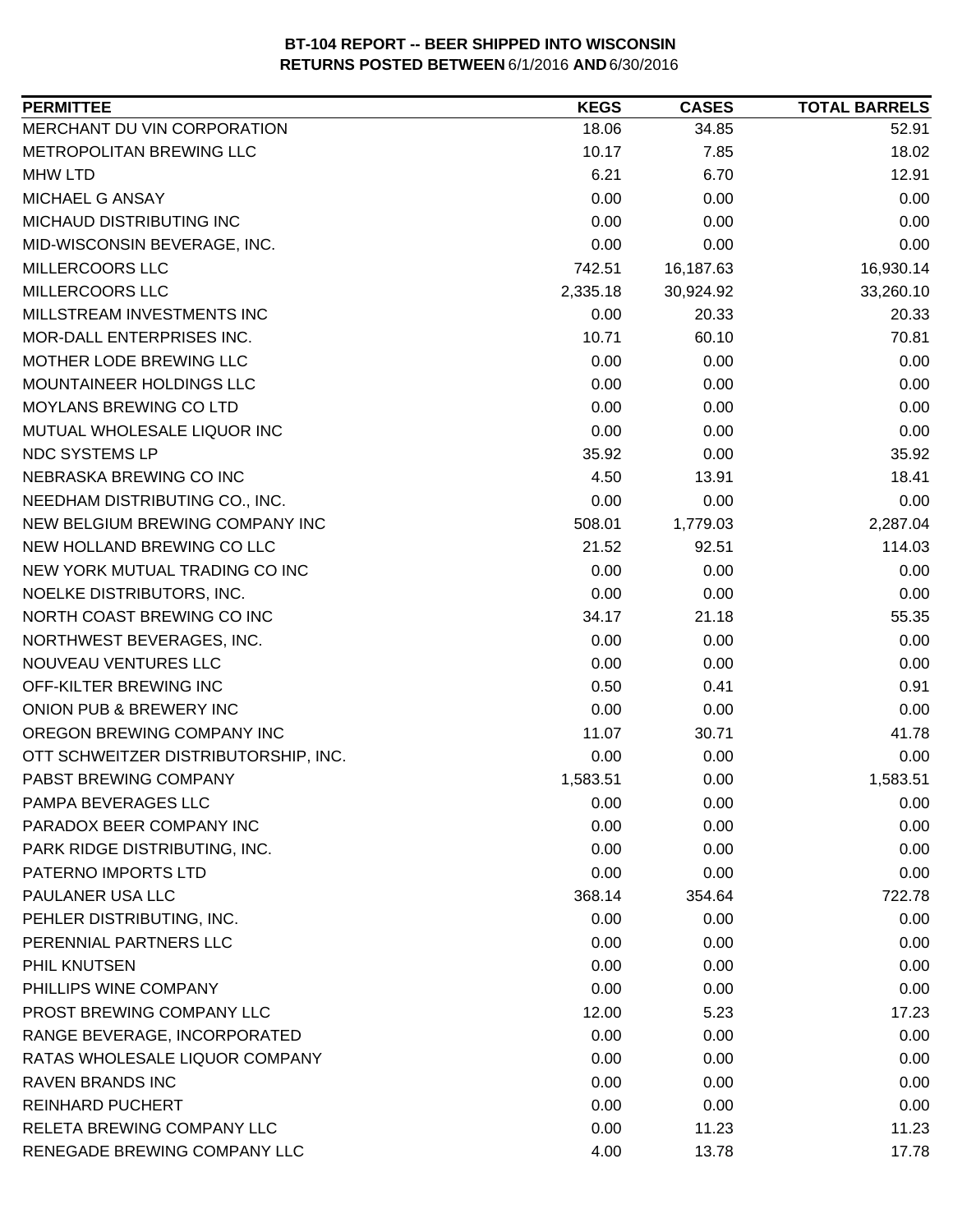| <b>PERMITTEE</b>                     | <b>KEGS</b> | <b>CASES</b> | <b>TOTAL BARRELS</b> |
|--------------------------------------|-------------|--------------|----------------------|
| RICHARD D KATECHIS                   | 81.67       | 270.83       | 352.50               |
| RIVER CITY DISTRIBUTING CO., INC.    | 0.00        | 0.00         | 0.00                 |
| ROZANE B ZAMBRANO                    | 0.00        | 0.00         | 0.00                 |
| S & H INDEPENDENT PREMIUM BRANDS LLC | 316.93      | 0.00         | 316.93               |
| S. & S. DISTRIBUTING, INC.           | 0.00        | 0.00         | 0.00                 |
| S. & S. DISTRIBUTING, INC.           | 0.00        | 0.00         | 0.00                 |
| SABEMOS BEVERAGES LLC                | 0.00        | 0.00         | 0.00                 |
| SAPPORO USA INC                      | 0.00        | 0.00         | 0.00                 |
| SARATOGA LIQUOR CO., INC.            | 0.00        | 0.00         | 0.00                 |
| SAUGATUCK BREWING COMPANY INC        | 8.17        | 12.63        | 20.80                |
| SCUTTLEBUTT BREWING CO LLC           | 0.00        | 0.00         | 0.00                 |
| <b>SHANE WELCH</b>                   | 17.96       | 67.94        | 85.90                |
| SHELTON BROTHERS INC                 | 3.97        | 10.17        | 14.14                |
| <b>SHORTS BREWING COMPANY</b>        | 58.00       | 130.64       | 188.64               |
| SIERRA NEVADA BREWING COMPANY        | 82.87       | 1,024.16     | 1,107.03             |
| SINGHA NORTH AMERICA INC             | 0.00        | 0.00         | 0.00                 |
| SMUTTYNOSE BREWING CO INC            | 0.00        | 19.89        | 19.89                |
| SOLEMN OATH BREWERY LLC              | 0.00        | 0.00         | 0.00                 |
| SOUTHERN TIER BREWING COMPANY LLC    | 6.17        | 60.48        | 66.65                |
| <b>SRB OPERATIONS LLC</b>            | 0.00        | 0.00         | 0.00                 |
| ST KILLIAN IMPORTING CO INC          | 172.44      | 455.72       | 628.16               |
| STANLEY STAWSKI DIST CO INC          | 0.00        | 24.79        | 24.79                |
| STEINBECK BREWING COMPANY            | 0.00        | 0.00         | 0.00                 |
| <b>SUMMIT BREWING COMPANY</b>        | 160.95      | 400.93       | 561.88               |
| SUPERIOR BEVERAGES LLC               | 0.00        | 0.00         | 0.00                 |
| <b>SURLY BREWING COMPANY</b>         | 203.32      | 362.78       | 566.10               |
| SURVILLE ENTERPRISES CORP            | 0.00        | 0.00         | 0.00                 |
| SYLWESTER KOLAKOWSKI                 | 0.00        | 0.00         | 0.00                 |
| TALLGRASS BREWING COMPANY INC        | 25.29       | 83.61        | 108.90               |
| THE BRUERY LLC                       | 3.33        | 19.40        | 22.73                |
| THE GAMBRINUS COMPANY                | 57.00       | 161.12       | 218.12               |
| THE GREAT LAKES BREWING CO           | 50.01       | 87.03        | 137.04               |
| THE R.S. LIPMAN COMPANY              | 0.00        | 0.00         | 0.00                 |
| THE TRI CITY BREWING COMPANY         | 0.00        | 0.00         | 0.00                 |
| THE VETERAN BEVERAGE COMPANY         | 9.00        | 78.38        | 87.38                |
| THREE FLOYDS BREWING LLC             | 143.66      | 125.93       | 269.59               |
| <b>TODD FYTEN</b>                    | 0.00        | 55.00        | 55.00                |
| <b>TOPPLING GOLIATH INC</b>          | 13.50       | 169.61       | 183.11               |
| TRIANGLE DISTRIBUTING COMPANY, INC.  | 0.00        | 0.00         | 0.00                 |
| TRIBES GRILL INC                     | 0.00        | 0.00         | 0.00                 |
| <b>TROIKA BREWING COMPANY LLC</b>    | 0.00        | 0.00         | 0.00                 |
| <b>TRUCKEE CRAFT BREWING</b>         | 0.00        | 0.00         | 0.00                 |
| TWO BROTHERS BREWING COMPANY         | 16.33       | 40.21        | 56.54                |
| UINTA BREWING COMPANY                | 66.67       | 99.67        | 166.34               |
| UNE ANNEE BREWERY LLC                | 5.88        | 6.98         | 12.86                |